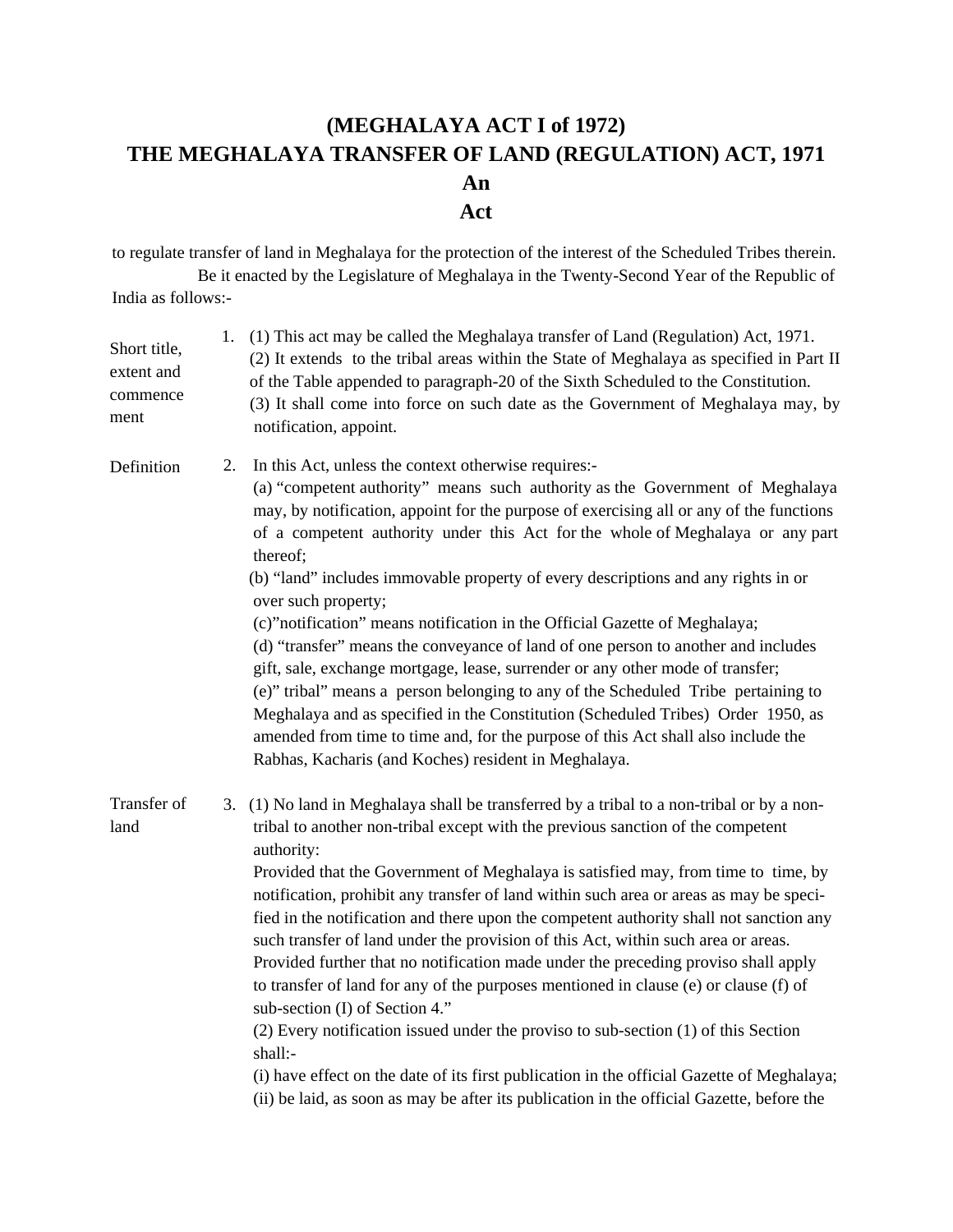|                                                      | House of the Legislative Assembly of the State;                                                                                                                                                                                                                                                                                                                                                                                                                                                                                                                                                                                                                                                                                                                                                                                                                                                                             |
|------------------------------------------------------|-----------------------------------------------------------------------------------------------------------------------------------------------------------------------------------------------------------------------------------------------------------------------------------------------------------------------------------------------------------------------------------------------------------------------------------------------------------------------------------------------------------------------------------------------------------------------------------------------------------------------------------------------------------------------------------------------------------------------------------------------------------------------------------------------------------------------------------------------------------------------------------------------------------------------------|
|                                                      | 3. Any transfer of land made in contravention of the provisions of this section shall<br>be void and shall not be enforceable in any Court.                                                                                                                                                                                                                                                                                                                                                                                                                                                                                                                                                                                                                                                                                                                                                                                 |
| Disposal of<br>Application                           | (1) In granting or refusing sanction under section 3 the competent authority shall<br>4.<br>take into account the following matters according to the circumstances of each case:-<br>(a) Whether the non-tribal holds any other land in Meghalaya;<br>(b) Whether there is any other tribal willing to take the land on transfer at the market<br>value;                                                                                                                                                                                                                                                                                                                                                                                                                                                                                                                                                                    |
|                                                      | (c) Whether the non-tribal seeking to take the land on transfer is carrying on any<br>business, profession or vocation in or near the area and whether for the purposes of<br>such business, profession or vocation, it is necessary for him to reside in the area;<br>(d) whether the proposed transfer is likely to promote the economic interests of the<br>Scheduled Tribes in the area.                                                                                                                                                                                                                                                                                                                                                                                                                                                                                                                                |
|                                                      | (e) Whether the land proposed to be transferred is actually required as a place of<br>public religious worship by any community or as burial or cremation ground.<br>(f) Whether the land sought to be transferred is for the purpose of implementing a<br>scheme to promote the interests of the tribals in the field of education or industry.<br>(2). Every order granting or refusing sanction shall be in writing and in the case of<br>refusal shall contain reasons for such a refusal.                                                                                                                                                                                                                                                                                                                                                                                                                              |
|                                                      | (3) Every application for sanction under this section shall be disposed off by the<br>competent authority as early as possible as and not later than six months.<br>(4). If no order is passed by the Competent Authority on such application within six<br>months, it shall be deemed that sanction has been accorded                                                                                                                                                                                                                                                                                                                                                                                                                                                                                                                                                                                                      |
| Acquisition<br>of land by<br>the State<br>Government | 4A.Where:-<br>(a) in respect of land the transfer of which is prohibited under the proviso to sub-<br>$section(1)$ of section 3, a person intending to sell his land is not able to effect such<br>sale, or (b) in respect of land for which sanction of the competent authority is sought<br>sub-section (1) of section3, the land cannot be disposed of to a tribal, by reason of the<br>fact that no tribal is willing to purchase the land on the terms offered by the seller or<br>that the market value, such person or the competent authority, as the case may be,<br>shall apply to the Deputy Commissioner of the District for the acquisition of the land<br>by the State Government, and where the State Government decides to acquire the<br>land the Deputy Commissioner shall, by order, take over the land on payment of<br>compensation in accordance with the principle specified in the Land Acquisition |
| Central Act I of<br>1894                             | Act, 1894 and the land shall thereupon vest in the State Government free from all<br>encumbrances.                                                                                                                                                                                                                                                                                                                                                                                                                                                                                                                                                                                                                                                                                                                                                                                                                          |
| Appeal                                               | 5.<br>Any person aggrieved by an order passed by the competent authority refusing him<br>sanction under this Act, may within a period of sixty days from the date the order is<br>communicated, prefer an appeal to the Board of Revenue and its order shall be final.                                                                                                                                                                                                                                                                                                                                                                                                                                                                                                                                                                                                                                                      |
| Restriction on<br>registration<br>etc                | No Officer required under any law for the time being in force relating to the registra-<br>6.<br>tion of documents or to the recording of any right in or over land shall register any                                                                                                                                                                                                                                                                                                                                                                                                                                                                                                                                                                                                                                                                                                                                      |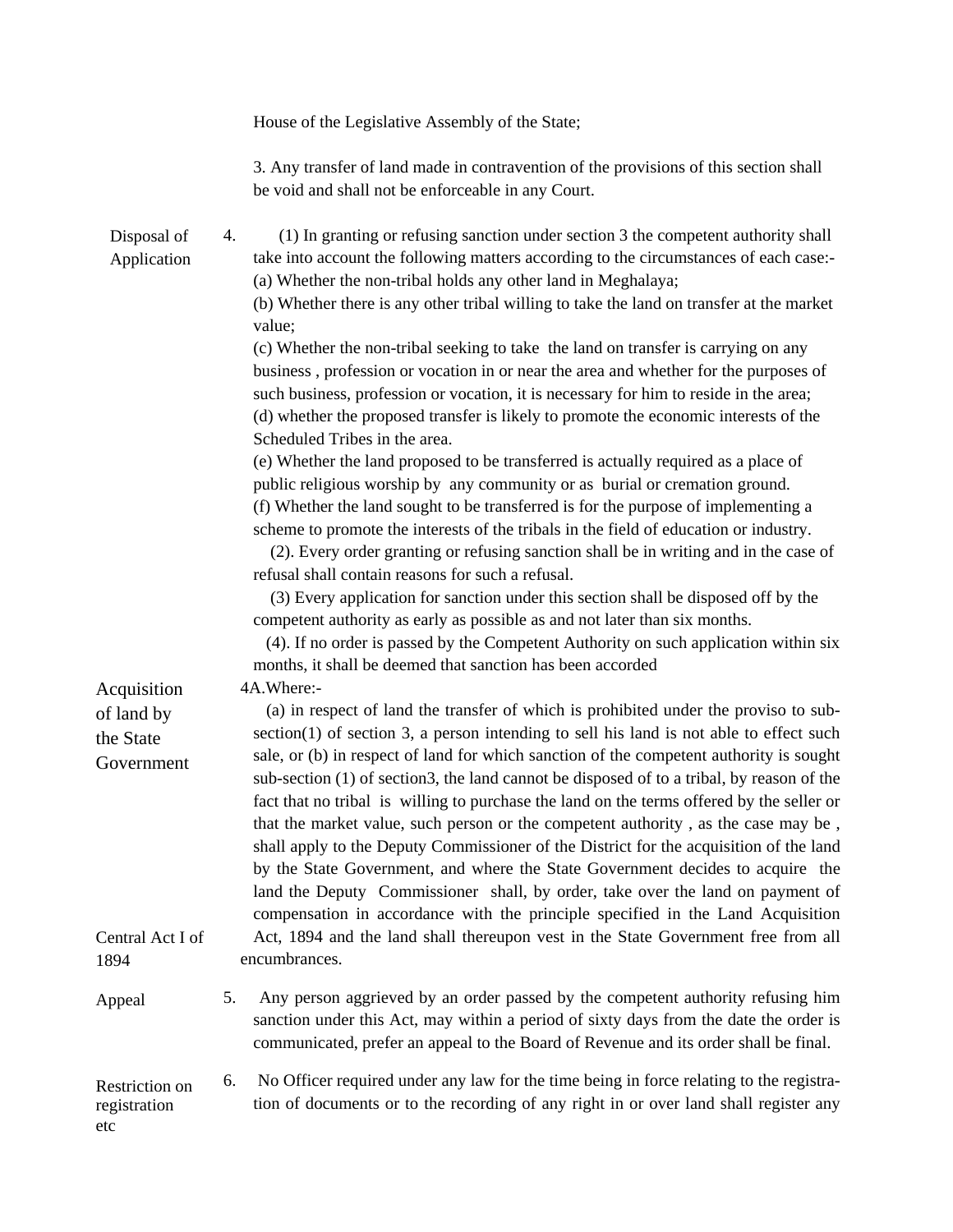documents or record, any right relating to any transfer of land which is contrary to the provisions of this Act.

 7. Every transfer of land made after the commencement of the Constitution and before Registrations of transfer made commencement of the Act the commencement of this Act by a tribal to a non-tribal or by a non-tribal to another non-tribal shall, within a period of two years from the commencement of this Act, be registered by the transferee or any person claiming title through him before such authority as the Government of Meghalaya may specify in this behalf: Provided that the Government of Meghalaya may direct the authority to register any such transfer beyond the period of two years.

Eviction of 8. (1) If any person is found in possession of any land otherwise than in accordance persons in with the provisions of this Act, the competent authority may serve a notice upon such unauthorised person requiring him to show cause why he should not be evicted from the land, possession. and, after giving him an opportunity of being heard, require him to vacate the land and to remove any buildings or fences which may have been erected thereon within such time as may be fixed in this behalf:

> Provided that crops actually growing on the land if any, shall allowed to remain till they are harvested.

(2) If any person refused or fails to comply with an order made under sub-section (1), the competent authority may eject such person from the land.

 (3) The competent authority, upon such land being vacated, may restore the land to the original transferer or his or his successor-in-interest on refund of the actual consideration to the transferee of any person claiming through him.

 Provided that incase the original transferer or his successor-in-interest refuses or fails to refund the actual consideration to the transferee or any person claiming through him, the land shall be disposed of in a prescribed manner by the competent authority for the purpose aforesaid.

(4) Any person aggrieved by an order passed by the competent authority under sub section (1) may, within a period of thirty days from the date the order is communicated, prefer an appeal to the Board of Revenue and its order shall be final.

Sale of land by 8 A. No land belonging to a tribal shall be sold in execution of any decree or order Court or other passed by a Court or any other authority to any non-tribal except with the previous authority permission of the competent authority.

Penalties. 9. If any person fails-

before

(a) to comply with the provisions contained in sectioned in Section 7; or

(b) to carry out any order passed under sub-section (1) of section 8;

 he shall, or conviction before a Magistrate be punishable with fine which may extend to five hundred rupees or in default to imprisonment which may extend to one month.

Cognizance 10. All offences punishable under this Act shall be cognizable and bailable. of offences